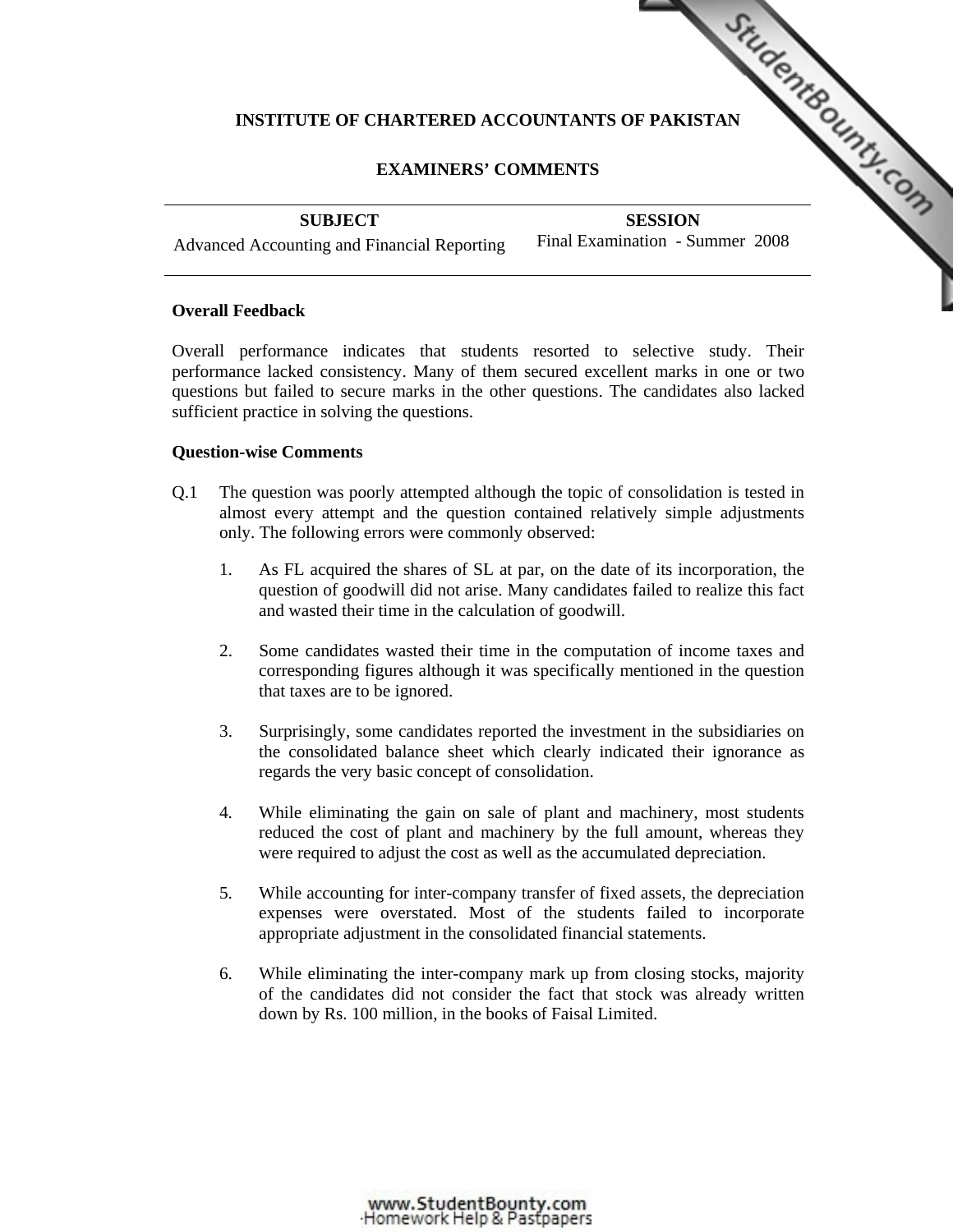*Summer 2008 examination* 

- *Examiners' Comments on Advanced Accounting and Financial Reporting*  7. Significant weaknesses were seen in the students understanding as regards the treatment/calculation of minority interest. Some students made the following types of errors which are not expected at this level:
	- The figure that is to be reported in the Balance Sheet was reported in Profit and Loss Account and vice versa.
	- The amount in balance sheet was calculated on share capital and opening balance of retained earnings instead of the closin[g balance i.e. minority's](http://www.studentbounty.com/)  share of current years profit was not taken into account.
	- 8. Some of the candidates adjusted the dividend declared by the parent company with the dividend income of the parent company.
- Q.2 According to the question a company had contracted to import plant and machinery from USA. The candidates were required to prepare accounting entries under two different options i.e. if all the payments were treated as (i) advance payment or (ii) progressive payments. IAS 21 "The Effect of Changes in Foreign Currency Exchange Rate" suggests different treatment in each case.

## **Under Option 1**

The asset is capitalized by applying the exchange rate prevailing on the date on which the risk and rewards of ownership are transferred, on the price of assets in foreign currency. The difference between actual payments and the amount capitalized is debited/credited to exchange gain/loss account.

## **Under Option 2**

The asset is capitalized at an amount which is determined by adding up the payments actually made (in local currency) upto the date on which risk and rewards of ownership are transferred plus the amount payable thereafter. The amount payable after the transfer of ownership is converted into local currency at the rate of exchange prevalent on the date of transfer of ownership.

Many of the students did not appear to have studied the topic and were unable to differentiate between the two options and relied on guess work.

The other common mistakes were as under:

- 1. Many candidates seemed confused and interchanged the above treatments.
- 2. Inappropriate head of accounts such as Financial Asset Account, Progressive Payment Account, Earned Income Account, etc. were used which was not expected from professional level students.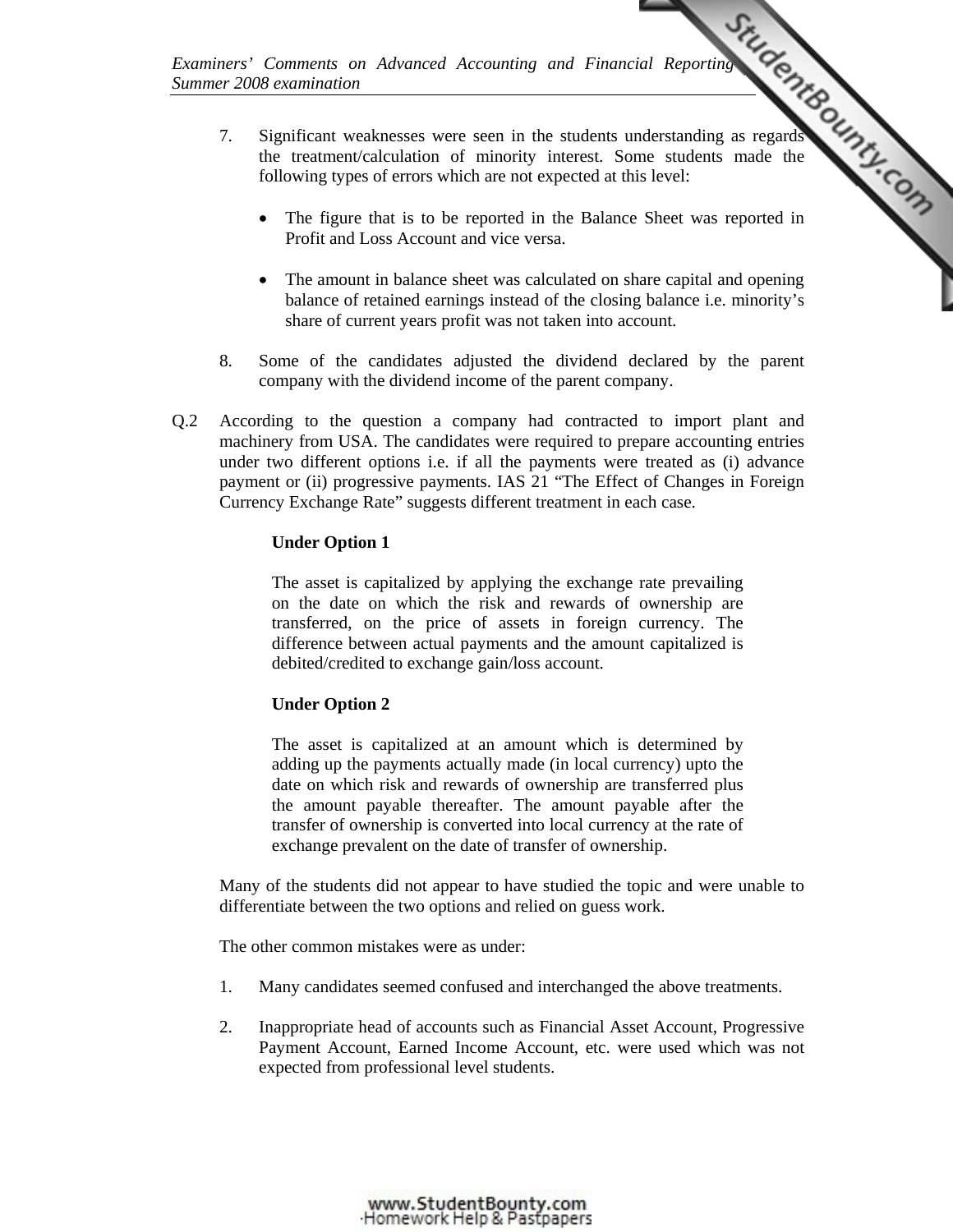*Summer 2008 examination* 

- *Examiners' Comments on Advanced Accounting and Financial Reporting*<br>
<sup>1</sup> in the question that risk and rewards of ownership<br>
<sup>1</sup> in the question that risk and rewards of ownership<br>
<sup>27</sup> is the other hand, many<br>
<sup>2007</sup> ins 3. It was clearly mentioned in the question that risk and rewards of ownership are transferred on shipment but surprisingly many candidates debited plant and machinery at the time of first payment. On the other hand, many candidates debited plant and machinery on September 30, 2007 instead of debiting plant and machinery in transit account or the capital work in progress account.
	- 4. Under the first option the asset should have [been capitalized at](http://www.studentbounty.com/)  Rs. 6.1 million (\$ 100,000  $\omega$  61.00) i.e. by applying the rate of exchange prevailing on the date on which risk and rewards of ownership were transferred which was September 30, 2007, on the amount payable in foreign currency.

Whereas, under the second option, the plant and machinery should have been capitalized at Rs. 6.09 million (20,000 x 60.5 + 50,000 x 61.0 + 30,000 x 61.0) i.e. the amounts actually paid upto the date on which risks and rewards of ownership were transferred plus the amount payable thereafter, computed at the rate of exchange prevailing on the date of capitalization.

Most of the candidates failed to compute the two amounts correctly.

- 5. Very few candidates recorded exchange gain or loss on December 31, 2007.
- Q.3 It was a straight forward question based on para 48 and 49 of IAS-31 "Interests in Joint Ventures" and many students were able to secure full marks. The candidates who didn't perform well, usually made the following types of mistakes:
	- 1. In the first transaction, many candidates reversed the loss attributable to CNC Limited for the purpose of consolidation. In fact, no adjustment was required as according to paragraph 48 of IAS-31 the venturer shall recognize the full amount of any loss when the sale provides evidence of an impairment loss.
	- 2. In the second transaction, instead of reversing the CNC Limited's share of profit, some candidates incorrectly reversed the other venturer's share of profit.
	- 3. Very few of the candidates were able to explain the rationale for the gain or loss recorded in the accounting entries. Most of them wasted lot of time as they produced whole paragraphs from IAS-31 while explaining the rationale instead of mentioning the relevant portions only. It also indicates that the students do not have proper grip over the topic.
- Q.4 This was an easy question on earnings per share and was well attempted by many candidates. A similar type of illustration (example 9) is given at the end of IAS-33 "Earnings per share".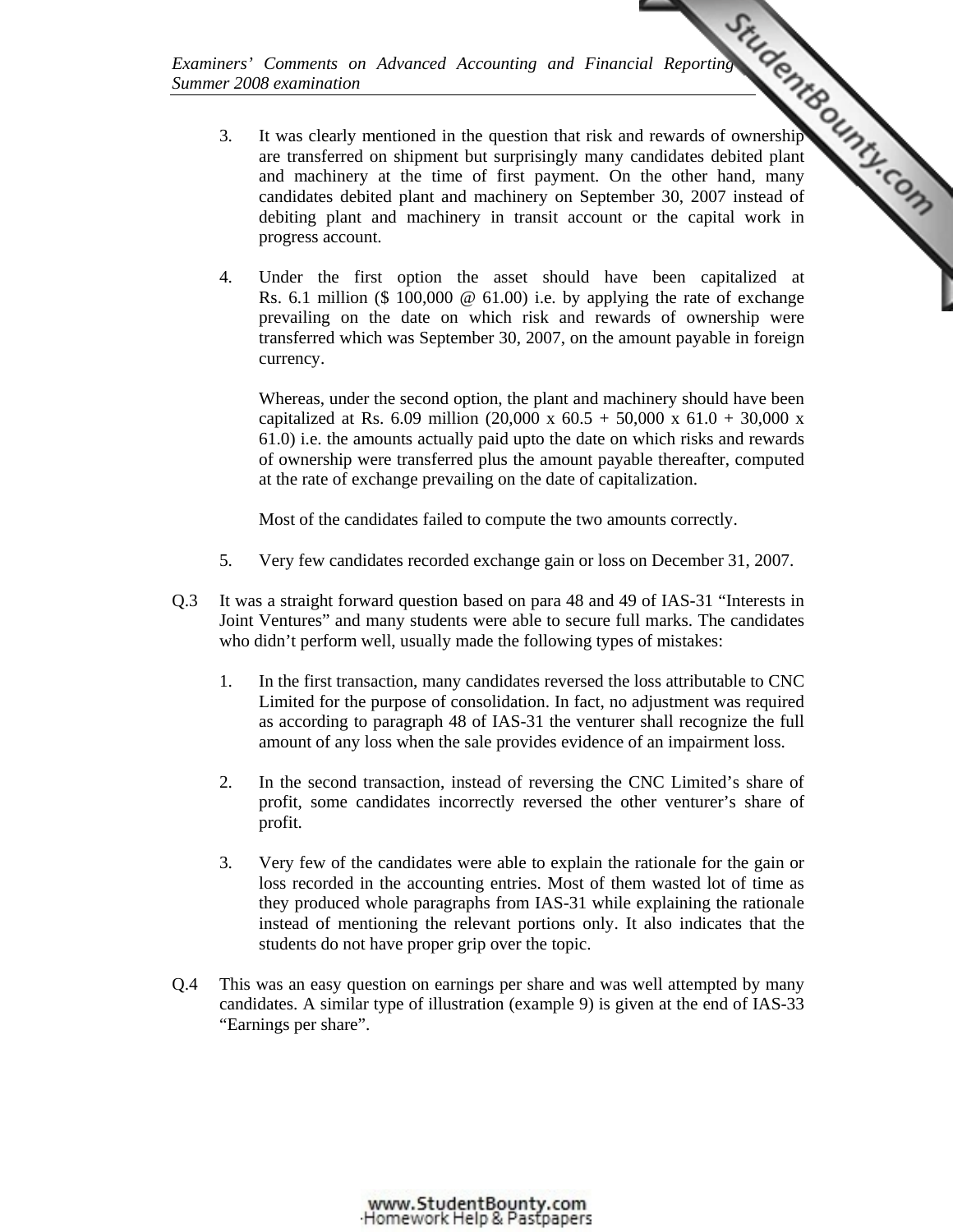Some of the mistakes which were commonly observed are as follows:

- Many candidates did not deduct preference dividend from profit after tax, while calculating basic earnings per share for ordinary shareholders.
- *Examiners' Comments on Advanced Accounting and Financial Reporting*  • Few candidates incorrectly provided the tax shield of 3[0% on dividend related](http://www.studentbounty.com/)  to preference shares.
	- In part (b) many students did not know that they were required to test whether the options available with the preference shareholders and debentureholders had a dilutive or an anti-dilutive effect on the earnings per share related to ordinary shareholders. Very few of the students disclosed the fact that the convertible debentures had an anti-dilutive effect.
- Q.5 It was an easy question from IAS-26 "Accounting and Reporting by Retirement Benefits Plan" but probably on account of selective study, very poor performance was observed in most of the answer scripts.

Common mistakes committed by the students were as follows:

- They were unable to differentiate between "Statement of Net Assets Available for Benefits" and "Statement of Changes in Net Assets Available for Benefits".
- Many students could not prepare the note on investment. Some of those who did try to prepare it, did not disclose the movements during the year.
- Most of the candidates did not split the investments between "Held to Maturity" and "Available for Sale".
- Q.6 This was an easy question according to which a company has incurred various types of expenses on the development of its websites. The students were required to comment on the accounting treatment of each expense in accordance with the requirements of IAS-38 "Intangible Assets" and SIC-32 "Intangible Assets – Web Site Costs". Many candidates restricted their answers to recommending accounting treatment only. It has been mentioned time and again that a large proportion of the marks are allocated for assigning reasons in support of the recommended treatment but this problem seems to persist although it has reduced significantly. Other significant aspects of the student's performance are discussed below:
	- Many candidates recommended that the cost of undertaking a feasibility study should be capitalized as intangible asset. In fact, such costs are incurred in the planning stage and all costs incurred at the planning stage should be expensed out.
	- Many candidates were of the view that cost incurred on development of internal web-site should be capitalized as an intangible asset. They failed to read the question carefully where it was mentioned that the management is not in a position to estimate the amount of economic inflows that this website may generate and in such a situation, the expenditure incurred should be expensed out.

www.StudentBounty.com Homework Help & Pastoapers